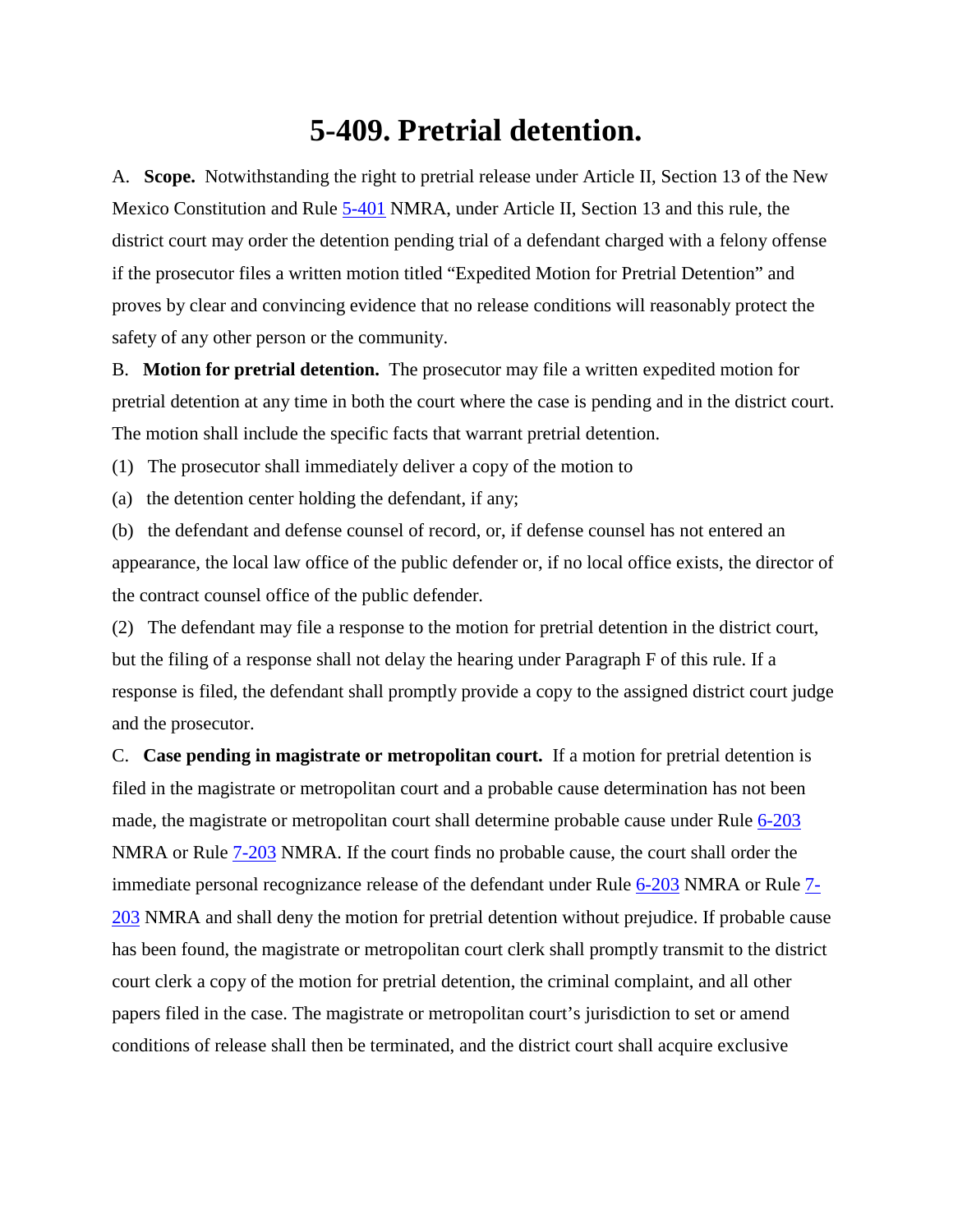jurisdiction over issues of pretrial release until the case is remanded by the district court following disposition of the detention motion under Paragraph I of this rule.

D. **Case pending in district court.** If a motion for pretrial detention is filed in the district court and probable cause has not been found under Article II, Section 14 of the New Mexico Constitution or Rule  $5-208(D)$  NMRA, Rule  $5-301$  NMRA, Rule  $6-203$  NMRA, Rule  $6-204(B)$ NMRA, Rule [7-203](http://public.nmcompcomm.us/nmpublic/gateway.dll?f=jumplink$jumplink_x=Advanced$jumplink_vpc=first$jumplink_xsl=querylink.xsl$jumplink_sel=title;path;content-type;home-title;item-bookmark$jumplink_d=%7bnmsu%7d$jumplink_q=%5bfield%20folio-destination-name:) NMRA, or Rule [7-204\(](http://public.nmcompcomm.us/nmpublic/gateway.dll?f=jumplink$jumplink_x=Advanced$jumplink_vpc=first$jumplink_xsl=querylink.xsl$jumplink_sel=title;path;content-type;home-title;item-bookmark$jumplink_d=%7bnmsu%7d$jumplink_q=%5bfield%20folio-destination-name:)B) NMRA, the district court shall determine probable cause in accordance with Rule [5-301](http://public.nmcompcomm.us/nmpublic/gateway.dll?f=jumplink$jumplink_x=Advanced$jumplink_vpc=first$jumplink_xsl=querylink.xsl$jumplink_sel=title;path;content-type;home-title;item-bookmark$jumplink_d=%7bnmsu%7d$jumplink_q=%5bfield%20folio-destination-name:) NMRA. If the district court finds no probable cause, the district court shall order the immediate personal recognizance release of the defendant under Rule [5-301](http://public.nmcompcomm.us/nmpublic/gateway.dll?f=jumplink$jumplink_x=Advanced$jumplink_vpc=first$jumplink_xsl=querylink.xsl$jumplink_sel=title;path;content-type;home-title;item-bookmark$jumplink_d=%7bnmsu%7d$jumplink_q=%5bfield%20folio-destination-name:) NMRA and shall deny the motion for pretrial detention without prejudice.

## E. **Detention pending hearing; warrant.**

(1) *Defendant in custody when motion is filed.* If a detention center receives a copy of a motion for pretrial detention, the detention center shall distribute the motion to any person designated by the district, magistrate, or metropolitan court to release defendants from custody under Rule [5-401\(](http://public.nmcompcomm.us/nmpublic/gateway.dll?f=jumplink$jumplink_x=Advanced$jumplink_vpc=first$jumplink_xsl=querylink.xsl$jumplink_sel=title;path;content-type;home-title;item-bookmark$jumplink_d=%7bnmsu%7d$jumplink_q=%5bfield%20folio-destination-name:)N) NMRA, Rule [5-408](http://public.nmcompcomm.us/nmpublic/gateway.dll?f=jumplink$jumplink_x=Advanced$jumplink_vpc=first$jumplink_xsl=querylink.xsl$jumplink_sel=title;path;content-type;home-title;item-bookmark$jumplink_d=%7bnmsu%7d$jumplink_q=%5bfield%20folio-destination-name:) NMRA, Rule [6-401\(](http://public.nmcompcomm.us/nmpublic/gateway.dll?f=jumplink$jumplink_x=Advanced$jumplink_vpc=first$jumplink_xsl=querylink.xsl$jumplink_sel=title;path;content-type;home-title;item-bookmark$jumplink_d=%7bnmsu%7d$jumplink_q=%5bfield%20folio-destination-name:)M) NMRA, Rule [6-408](http://public.nmcompcomm.us/nmpublic/gateway.dll?f=jumplink$jumplink_x=Advanced$jumplink_vpc=first$jumplink_xsl=querylink.xsl$jumplink_sel=title;path;content-type;home-title;item-bookmark$jumplink_d=%7bnmsu%7d$jumplink_q=%5bfield%20folio-destination-name:) NMRA, Rule [7-401\(](http://public.nmcompcomm.us/nmpublic/gateway.dll?f=jumplink$jumplink_x=Advanced$jumplink_vpc=first$jumplink_xsl=querylink.xsl$jumplink_sel=title;path;content-type;home-title;item-bookmark$jumplink_d=%7bnmsu%7d$jumplink_q=%5bfield%20folio-destination-name:)M) NMRA, or Rule [7-408](http://public.nmcompcomm.us/nmpublic/gateway.dll?f=jumplink$jumplink_x=Advanced$jumplink_vpc=first$jumplink_xsl=querylink.xsl$jumplink_sel=title;path;content-type;home-title;item-bookmark$jumplink_d=%7bnmsu%7d$jumplink_q=%5bfield%20folio-destination-name:) NMRA. All authority of any person to release a defendant pursuant to such designation is terminated upon receipt of a detention motion until further court order.

(2) *Defendant not in custody when motion is filed.* If the defendant is not in custody when the motion for pretrial detention is filed, the district court may issue a warrant for the defendant's arrest if the motion establishes probable cause to believe the defendant has committed a felony offense and alleges sufficient facts that, if true, would justify pretrial detention under Article II, Section 13 of the New Mexico Constitution. If the motion does not allege sufficient facts, the court shall issue a summons and notice of hearing.

F. **Pretrial detention hearing.** The district court shall hold a hearing on the motion for pretrial detention to determine whether any release condition or combination of conditions set forth in Rule [5-401](http://public.nmcompcomm.us/nmpublic/gateway.dll?f=jumplink$jumplink_x=Advanced$jumplink_vpc=first$jumplink_xsl=querylink.xsl$jumplink_sel=title;path;content-type;home-title;item-bookmark$jumplink_d=%7bnmsu%7d$jumplink_q=%5bfield%20folio-destination-name:) NMRA will reasonably protect the safety of any other person or the community.

(1) *Time.*

(a) *Time limit*. The hearing shall be held promptly. Unless the court has issued a summons and notice of hearing under Subparagraph (E)(2) of this rule, the hearing shall commence no later than five (5) days after the later of the following events:

(i) the filing of the motion for pretrial detention; or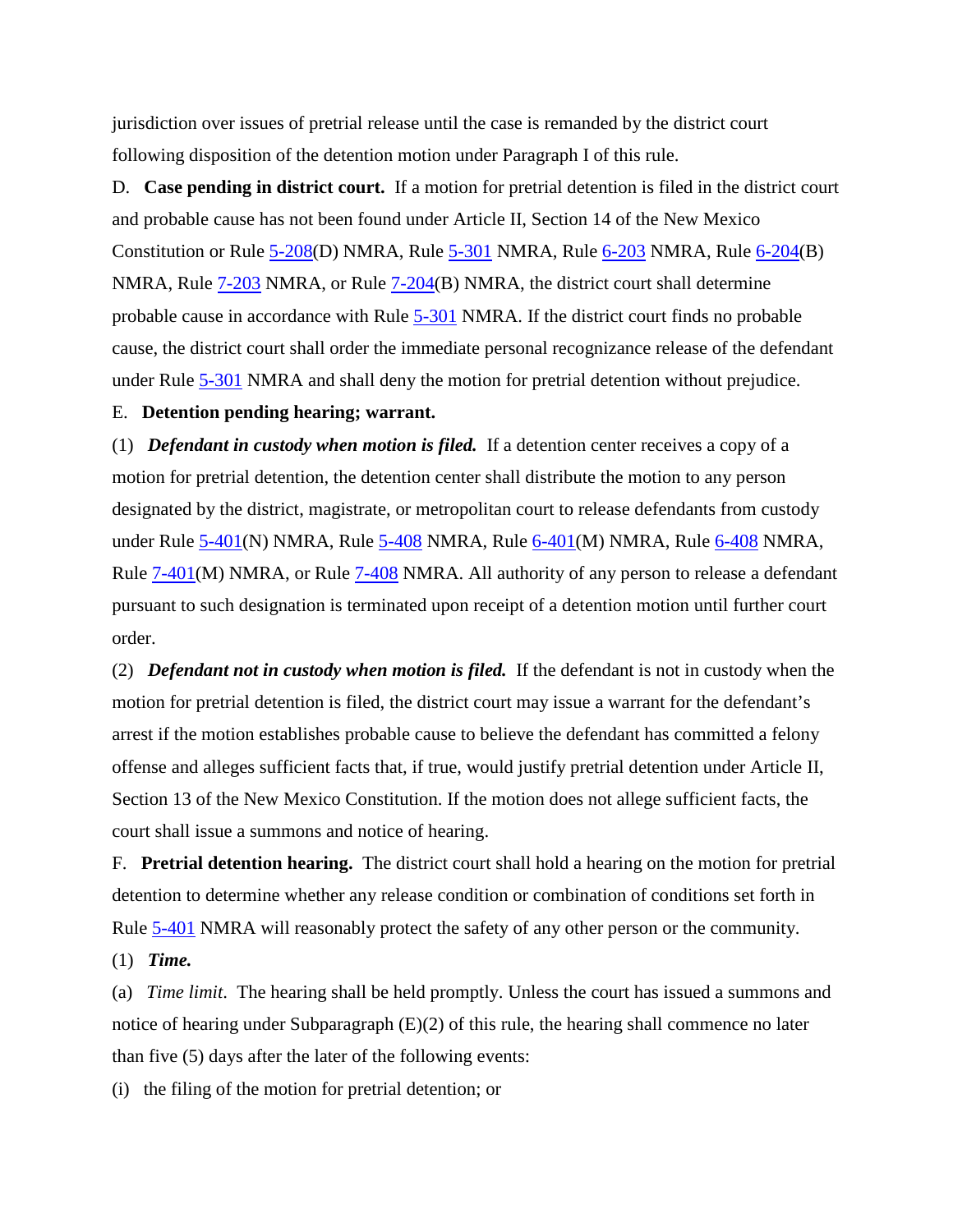(ii) the date the defendant is arrested as a result of the motion for pretrial detention.

(b) *Extensions*. The time enlargement provisions in Rule [5-104](http://public.nmcompcomm.us/nmpublic/gateway.dll?f=jumplink$jumplink_x=Advanced$jumplink_vpc=first$jumplink_xsl=querylink.xsl$jumplink_sel=title;path;content-type;home-title;item-bookmark$jumplink_d=%7bnmsu%7d$jumplink_q=%5bfield%20folio-destination-name:) NMRA do not apply to a pretrial detention hearing. The court may extend the time limit for holding the hearing as follows:

(i) for up to three (3) days upon a showing that extraordinary circumstances exist and justice requires the delay;

(ii) upon the defendant filing a written waiver of the time limit; or

(iii) upon stipulation of the parties.

(2) *Discovery.* At least twenty-four (24) hours before the hearing, the prosecutor shall provide the defendant with all evidence relating to the motion for pretrial detention that is in the possession of the prosecutor or is reasonably available to the prosecutor. All exculpatory evidence known to the prosecutor must be disclosed. The prosecutor may introduce evidence at the hearing beyond that referenced in the motion, but the prosecutor must provide prompt disclosure to the defendant prior to the hearing.

(3) *Defendant's rights.* The defendant has the right to be present and to be represented by counsel and, if financially unable to obtain counsel, to have counsel appointed. The defendant shall be afforded an opportunity to testify, to present witnesses, to compel the attendance of witnesses, to cross-examine witnesses who appear at the hearing, and to present information by proffer or otherwise. If the defendant testifies at the hearing, the defendant's testimony shall not be used against the defendant at trial except for impeachment purposes or in a subsequent prosecution for perjury.

(4) *Prosecutor's burden.* The prosecutor must prove by clear and convincing evidence that no release conditions will reasonably protect the safety of any other person or the community.

(5) *Evidence.* The New Mexico Rules of Evidence shall not apply to the presentation and consideration of information at the hearing.

G. **Order for pretrial detention.** The court shall issue a written order for pretrial detention at the conclusion of the pretrial detention hearing if the court determines by clear and convincing evidence that no release conditions will reasonably protect the safety of any other person or the community. The court shall file written findings of the individualized facts justifying the detention as soon as possible, but no later than two (2) days after the conclusion of the hearing.